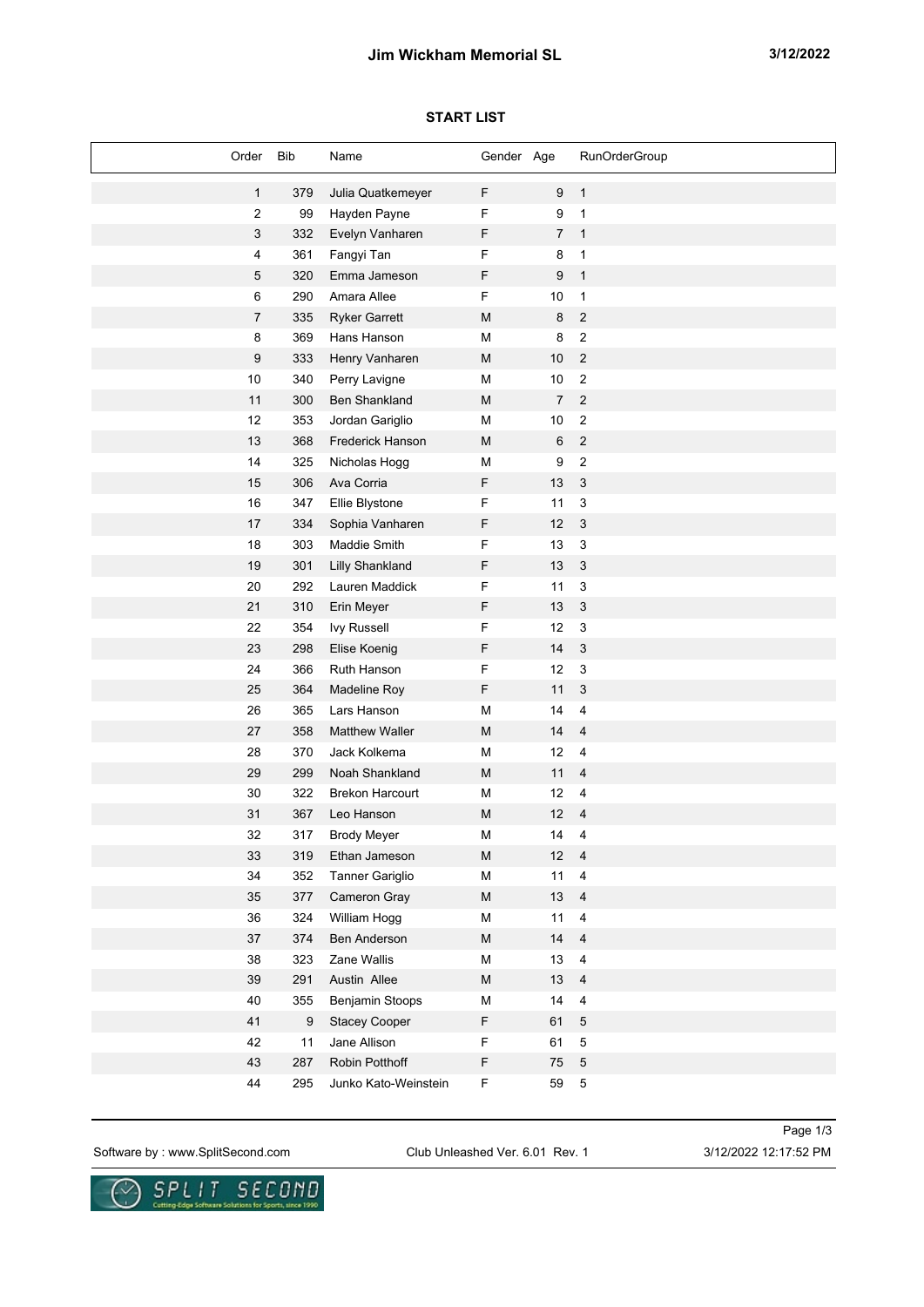# **Jim Wickham Memorial SL 3/12/2022**

## **START LIST**

| Order      | <b>Bib</b>     | Name                     | Gender Age                                                                                                 |        | <b>RunOrderGroup</b> |
|------------|----------------|--------------------------|------------------------------------------------------------------------------------------------------------|--------|----------------------|
| 45         | 293            | Julie Chesney            | F                                                                                                          | 63     | $\overline{5}$       |
| 46         | 304            | James Noah               | M                                                                                                          | 65     | $\,6\,$              |
| 47         | 336            | John Pomerville          | M                                                                                                          | 60     | $\,6$                |
| 48         | 286            | <b>Larry Walters</b>     | M                                                                                                          | 80     | $\,6\,$              |
| 49         | $\overline{2}$ | Joe Host                 | M                                                                                                          | 62     | $\,6\,$              |
| 50         | 3              | <b>Bob Cole</b>          | М                                                                                                          | 65     | $\,6\,$              |
| 51         | 8              | <b>Brian Cooper</b>      | M                                                                                                          | 59     | $\,6$                |
| 52         | 341            | Sandra Lavigne           | F                                                                                                          | 51     | $\boldsymbol{7}$     |
| 53         | 4              | Lesa Cole                | F                                                                                                          | 52     | $\boldsymbol{7}$     |
| 54         | 307            | Cheri Wickham            | F                                                                                                          | 54     | $\overline{7}$       |
| 55         | 314            | Dan Culp                 | M                                                                                                          | 54     | $\,8\,$              |
| 56         | $\mathbf{1}$   | <b>Rich Houk</b>         | M                                                                                                          | 55     | $\bf 8$              |
| 57         | $\sqrt{5}$     | James Netzley            | M                                                                                                          | 52     | $\,8\,$              |
| 58         | 343            | Christophe Lavigne       | M                                                                                                          | 51     | $\bf 8$              |
| 59         | 376            | Kevin Anderson           | M                                                                                                          | 50     | $\,8\,$              |
| 60         | 337            | Tom Northway             | M                                                                                                          | 57     | $\bf 8$              |
| 61         | 349            | Chad Black               | M                                                                                                          | 51     | $\,8\,$              |
| 62         | 296            | Elizabeth Begle          | F                                                                                                          | 37     | $\boldsymbol{9}$     |
| 63         | 380            | Rob Quatkemeyer          | M                                                                                                          | 40     | 10                   |
| 64         | 326            | Kyle Hogg                | M                                                                                                          | 44     | 10                   |
| 65         | 7              | Sam Hogg                 | M                                                                                                          | 39     | $10$                 |
| 66         | 357            | Michael Waller           | M                                                                                                          | 41     | 10                   |
| 67         | 382            | Jeremy Williams          | M                                                                                                          | 39     | $10$                 |
| 68         | 373            | Glenn Dolfi              | M                                                                                                          | 46     | 10                   |
| 69         | 12             | <b>Marty Williams</b>    | M                                                                                                          | 36     | $10$                 |
| 70         | 328            | <b>Emilee Houk</b>       | F                                                                                                          | 21     | 11                   |
| 71         | 10             | Meg Mogan                | F                                                                                                          | 35     | 11                   |
| 72         | 312            | <b>Christine Devries</b> | F                                                                                                          | 31     | 11                   |
| 73         | 345            | Kyle Conradson           | M                                                                                                          | 18     | 12                   |
| 74         | 371            | Seth Houk                | M                                                                                                          | 28     | 12                   |
| 75         | 346            | <b>Ben Drabrik</b>       | M                                                                                                          | 18     | 12                   |
| 76         | 316            | Ben Meyer                | M                                                                                                          | $18$   | 12                   |
| 77         | 348            | Charlie Black            | ${\sf M}$                                                                                                  | 18     | 12                   |
| 78         | 315            | Evan Culp                | ${\sf M}$                                                                                                  | 22     | 12                   |
| ${\bf 79}$ | $\,6\,$        | Nate Houk                | $\mathsf{M}% _{T}=\mathsf{M}_{T}\!\left( a,b\right) ,\ \mathsf{M}_{T}=\mathsf{M}_{T}\!\left( a,b\right) ,$ | 25     | $12\,$               |
| $80\,$     | 342            | Leo Lavigne              | M                                                                                                          | 21     | 12                   |
| 81         | 359            | Zachary Elmore           | ${\sf M}$                                                                                                  | 21     | $12\,$               |
| 82         | 350            | Jacob Mitchell           | M                                                                                                          | 28     | $12$                 |
| 83         | 344            | <b>Elliot Lavigne</b>    | ${\sf M}$                                                                                                  | $18\,$ | $12$                 |
| 84         | 327            | Natalie Checkley         | F                                                                                                          | 17     | 13                   |
| 85         | 378            | <b>Emily Mason</b>       | F                                                                                                          | 17     | 13                   |
| 86         | 321            | Onalee Wallis            | F                                                                                                          | 16     | 13                   |
| $87\,$     | 308            | Alexia Kaluslt           | F                                                                                                          | $16\,$ | $13\,$               |
| 88         | 313            | Avery Parlin             | F                                                                                                          | $16\,$ | 13                   |

Software by : www.SplitSecond.com Club Unleashed Ver. 6.01 Rev. 1 3/12/2022 12:17:52 PM

Page 2/3